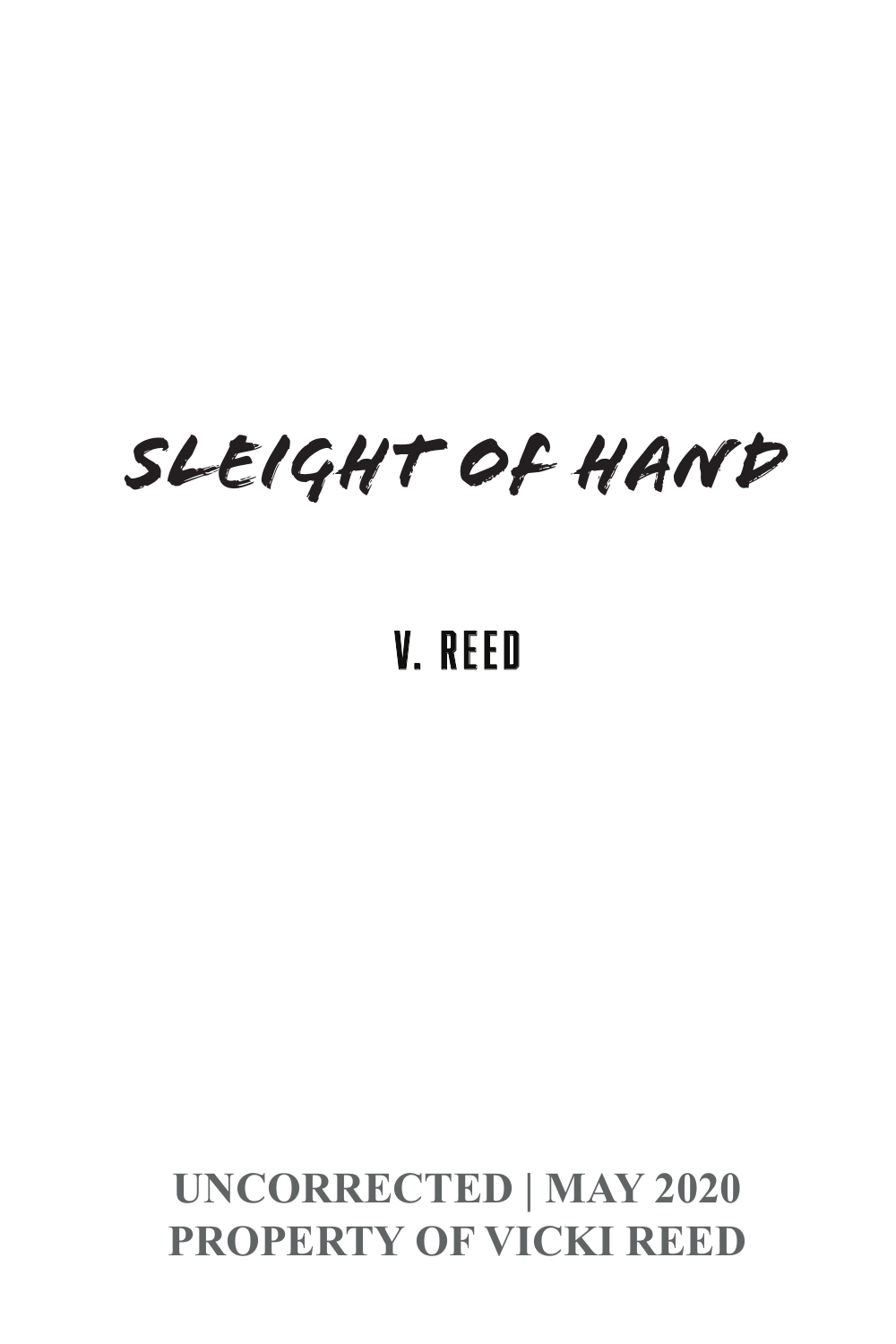## SAM

1

 If I had a lick of sense, I'd have said no. If I had an ounce of sense, I'd be on my way home to start my weekend. If I had any sense at all, I wouldn't be sitting in a juvenile correctional facility, late on a Friday afternoon, staring across the table at this angry, insolent fourteen-year-old boy. But I promised the state child welfare agency I'd have a look at him so here I am.

 The kid is slouched in an off-white plastic chair across the table from me. Sneer probably closest describes his facial expression. I'd given him my opening spiel and handed him my business card. He's busy tearing it up and rolling the bits of paper into little balls which he's nonchalantly shooting at my chest with his finger and thumb. He's already torn through Sam and is about halfway through Murry. He doesn't show the slightest amount of respect for the Field Director title under my name. I supposed I could think less of him for the nasty look and the tiny beads of wet white paper stuck on my fleece jacket. But the truth is, I admire the hell out of him. uvenile correctional facility, late on a Friday afternoon, staring acro at this angry, insolent fourteen-year-old boy. But I promised the state tre agency I'd have a look at him so here I am.<br>The kid is slouched in an off-

 After what I've seen in the referral packet on him that Children Services sent over I know most people who'd been through what he has would be flat out crazy or at least half-way there. But this kids not in the psych ward, just really pissed off. He has every right to be. I glance at the notes I'd made that are sitting on the table in front of me. "Wow," I say. "Sixty-four previous foster care and residential care placements. That's a hell of a number. How did you manage it?"

 He pauses long enough from launching his weaponry at me to curl his lip up. "Nobody tells me what to do."

 I smile as all the automatic adult responses float through my head. Now that's the kind of attitude that gets you into in a place like this…Oh yeah? Well. I'm going to tell you what to do…How are you ever going to get along in the world if you think like that? But what I do is slowly nod and say, "Aaahh, an independent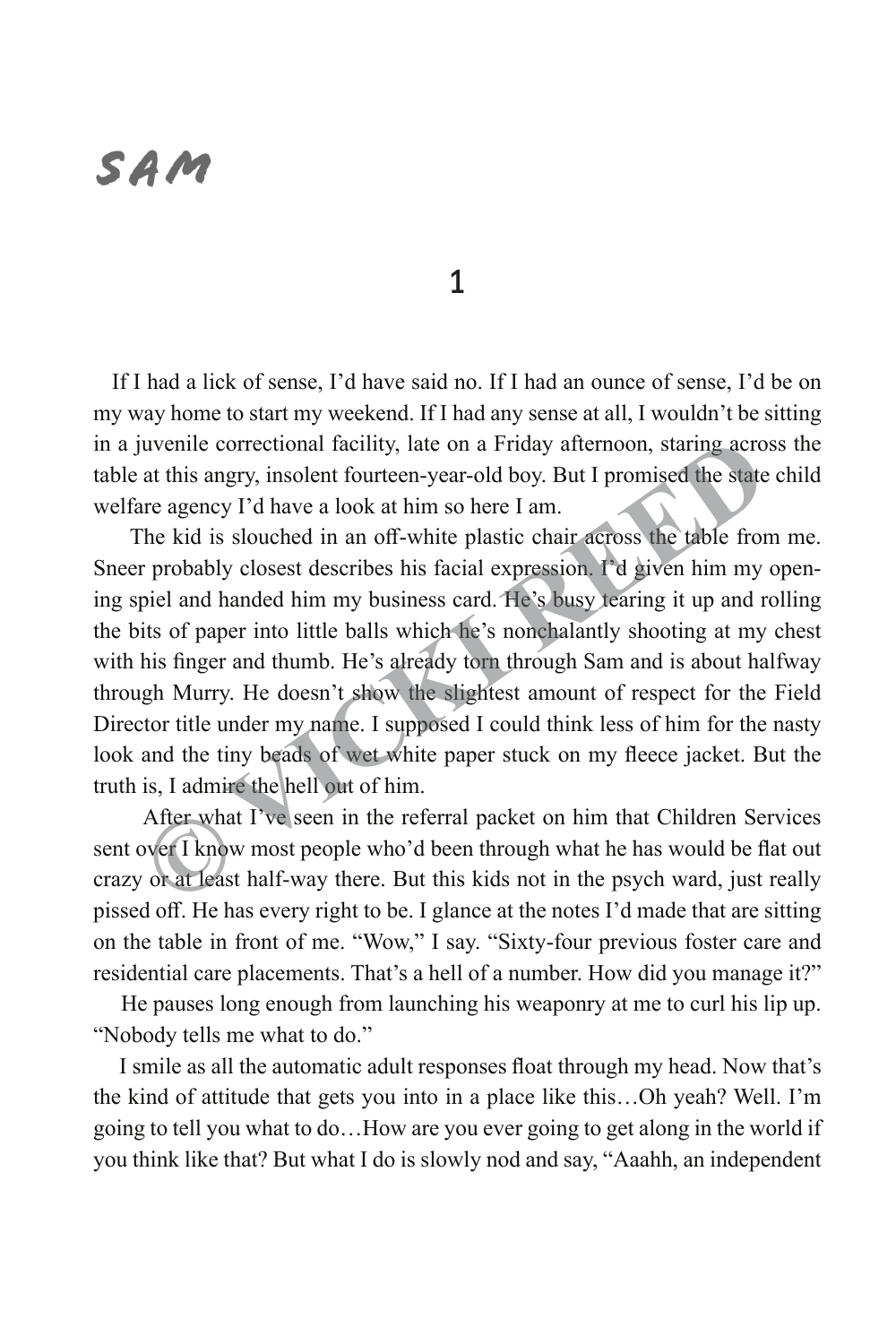thinker. I get that."

 He looks at me out of the corner of his blue left eye with what I think, and hope, is a flicker of interest. But then his eyes lower again. He hasn't looked me straight on once. His head stays down a lot. He probably doesn't even realize how much. How ingrained the behavior is. His right eye is a floater, a lazy eye it's often called. It's usually resting at the corner of his eye by his nose. That nose, his chin, and pretty much the rest of his face is a study in bad acne. One of his front teeth is chipped in half. His brown hair is a short semi buzz which doesn't help his looks. He's not an attractive kid. Sad thing is, I can tell he knows it.

 I look at the book the kid has on the table next to him. It's a funny thing. My adopted son wrote it. "I've read that book. What do you think of it?"

The kid gives it a disinterested look and shrugs. "It helps kill the time."

High praise indeed. I'll have to pass that along to Kelly. I reach into my pocket and pull out a deck of cards. "Want to see a magic trick?" I'm sure if I wait for an answer, he'll say no so I just flip the cards with my thumb showing him it's full of the usual hearts, diamonds, spades, and clubs and instruct him, "Stick your finger in there wherever you want." look at the book the kid has on the table next to him. It's a funny thinchied son wrote it. "I've read that book. What do you think of it?"<br>The kid gives it a disinterested look and shrugs. "It helps kill the time.<br>Iigh pr

 I don't say anything more. I don't have to. I've done this a couple of hundred times and always get the same response from every kid. They don't want to cooperate, but for some reason they just can't resist. True to form the kid sticks his finger in the cards.

 "Take the one your finger's on and look at it. Don't let me see it!" I tell him as I avert my head for a second or two.

 Once I know he's seen his card, I hold the deck back in front of him. "Stick the card back in there wherever you want."

 Never taking his eyes off me the boy slides it in about half way to the bottom of the deck. I flip the cards a couple more times while looking at him studiously. "Are you thinking about your card? This is a mind reading trick. I'm good at reading minds."

 I think what I might be reading in his mind is you're full of shit but I roll on. "Hmm. Let me see. Yes, yes, I'm getting an image. It's becoming clear." I give it a dramatic pause. "Is it an ace of diamonds?"

He looks up in surprise, impressed despite himself. "How'd you do that?"